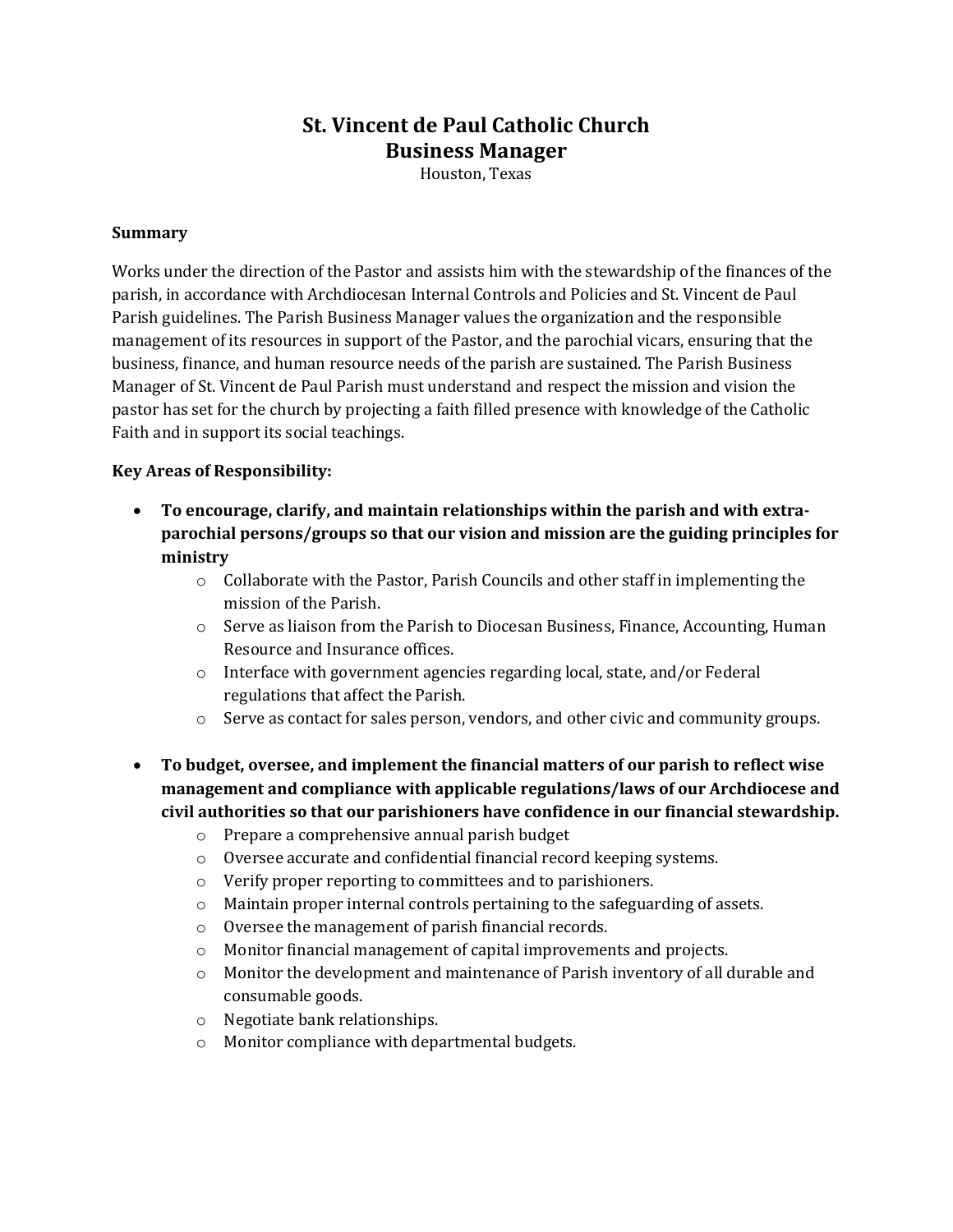- **To encourage, coordinate, and facilitate implementation of Archdiocesan and parish human resource policies so that our parish reflects an atmosphere of teamwork.**
	- o Oversee the development and implementation of personnel policies for the Parish, including hiring and termination procedures, job descriptions, etc.
	- $\circ$  Collaborate with the Pastor to assure Parish personnel policies and guidelines are just, legal, canonically appropriate, and consistent with Diocesan personnel guidelines.
	- o Maintain confidential personnel records for staff.
	- o Collaborate with staff to develop and monitor annual work plans, goal, and objectives.
- **To analyze, facilitate, and manage our ministries to honor parishioner giving and to grow our parish in ministry and activity that reflects our vision and ministry.**
	- $\circ$  Oversee the implementation of development/parishioner welcome/stewardship process.
	- o Oversee the management of parishioner contributions.
	- $\circ$  Assure compliance with regulations on annual parishioner statements.
	- o Oversee management of parishioner database.
	- $\circ$  Evaluate and implement new software and technology periodically as needed.
	- o Oversee and coordinate parish fundraising events.

### **Education and Experience**

- Bachelor's Degree in Business Administration. Master's level degree preferred. Will consider other degrees with applicable industry/church experience.
- Familiarity with accounting principles and financial management policies and procedures
- Minimum five years' experience in an administrative position preferably as a Business Manager at a Catholic Parish
- Experience leading and managing multiple employees
- Experience with upholding policies and procedures and regulations
- Experience handling general lability and insurance matters

## **Specific Knowledge, skills and abilities required**

- Must have the ability to develop and maintain positive relationships with employees at all levels.
- Strong interpersonal, written, and verbal communication skills, including ability to produce clear, concise reports and recommendations and make presentations to varied groups.
- Ability to exercises considerable independence and judgment with a high level of confidentiality.
- Must be able to organize and prioritize work, be proactive, take initiative, resolve complex problems, follow through, and simultaneously manage multiple priorities.
- Ability to face situations firmly, courteously, tactfully, and with respect for the rights of others.
- Requires a high level of computer expertise in Microsoft Office products, including Word, Excel, PowerPoint, and Outlook.
- Must be flexible, innovative in a fast paced, time-critical environment and the ability to work independently.
- Performs work at a high level of accuracy and attention to detail.